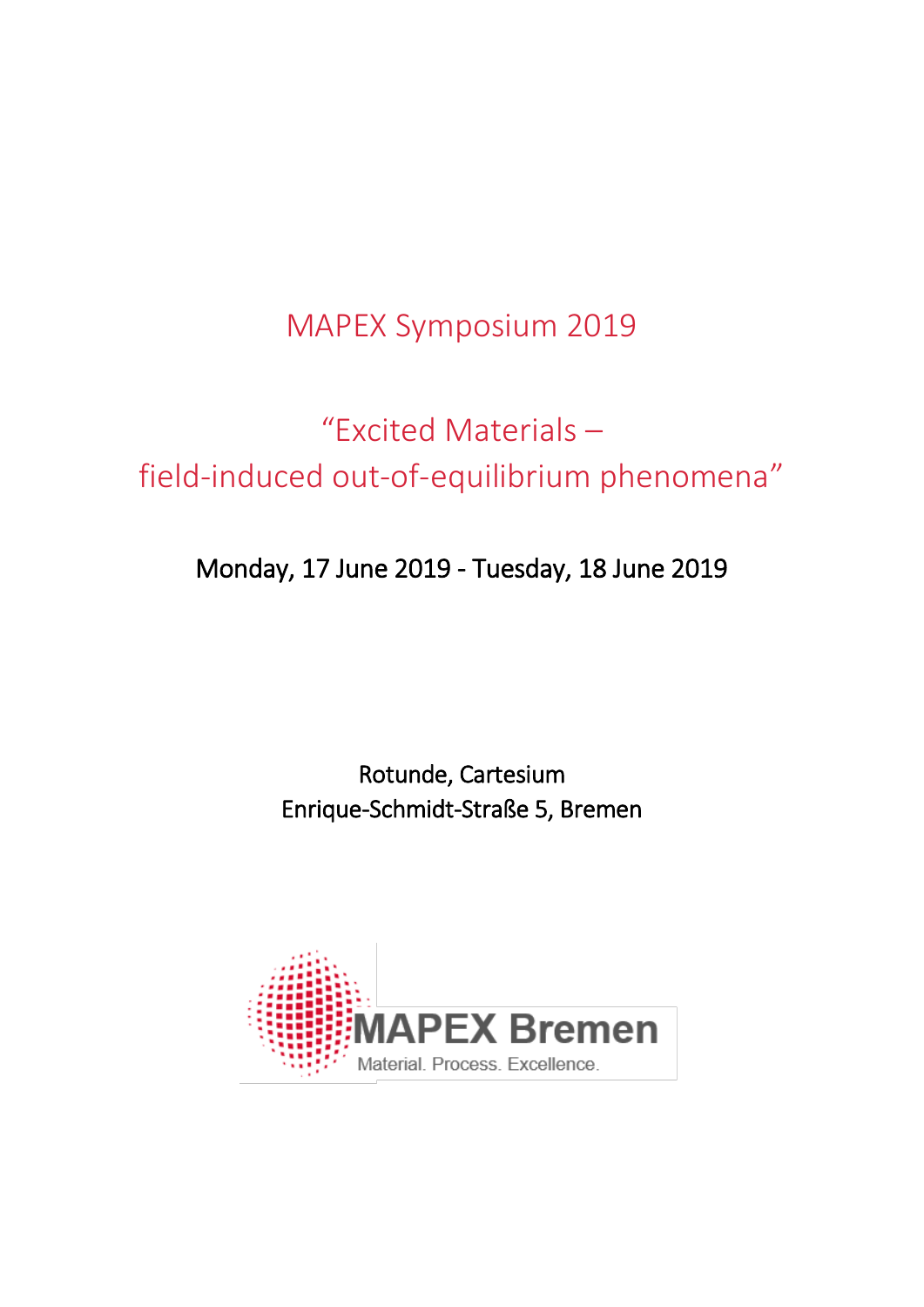### Schedule

|       | Monday, 17 June 2019            |
|-------|---------------------------------|
| 10:00 | registration                    |
| 10:30 | session 1                       |
| 12:00 | lunch at Café Unique            |
| 13:15 | session 2                       |
| 14:50 | poster session and coffee break |
| 15:30 | session 3                       |
| 17:20 | end of first day                |
| 18:30 | Dinner, Katzencafe, Schnoor 38  |

### **Tuesday, 18 June 2019**

- 8:45 registration
- 9:00 session 4
- 10:30 poster session and coffee break
- 11:10 session 5
- 12:10 lunch at Café Unique
- 13:30 session 6
- 15:30 coffee break
- 16:00 end of programme

#### **Venue:**

Rotunde, Cartesium Enrique-Schmidt-Straße 5

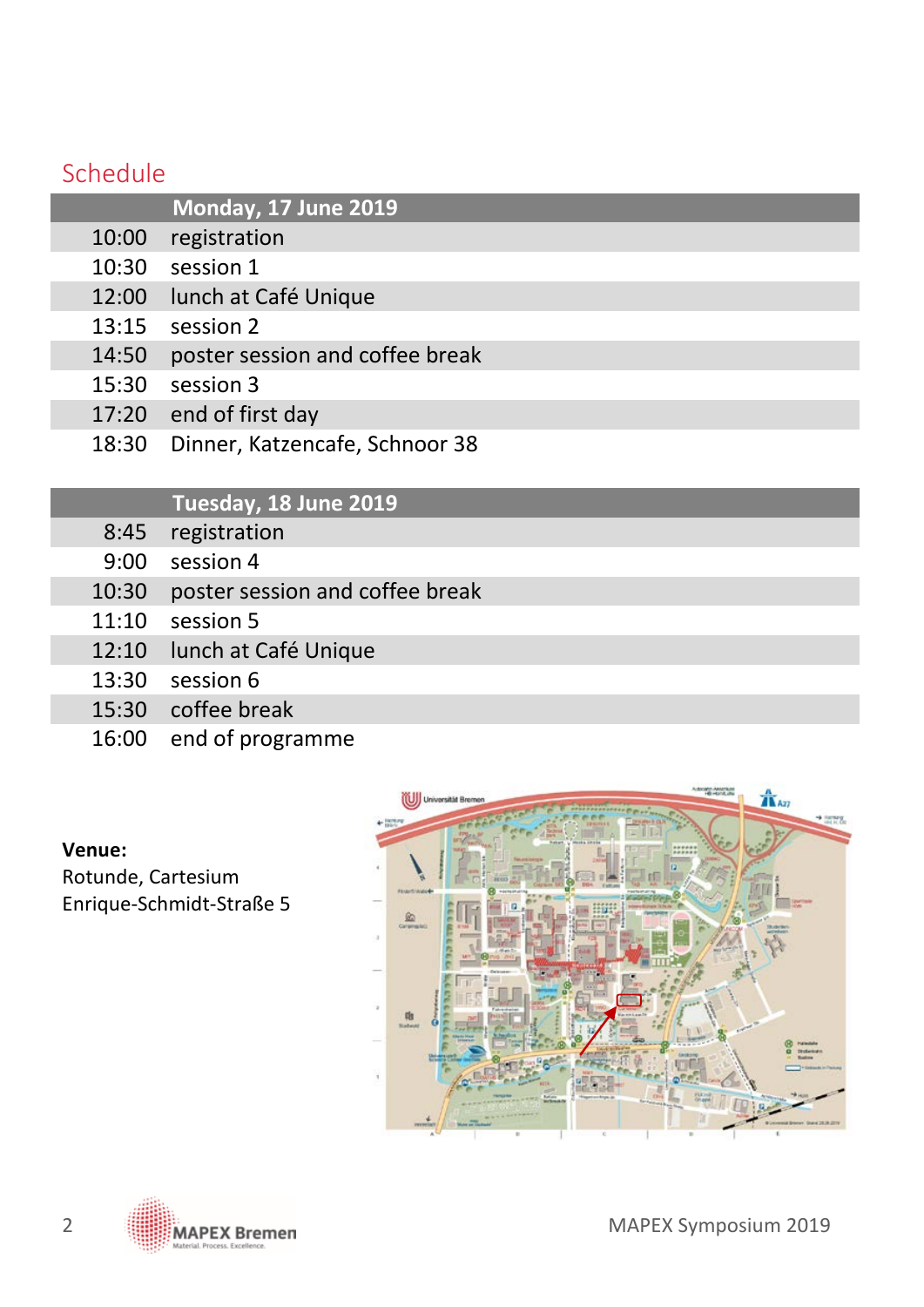# Monday, 17 June 2019

| session 1 |                                                                    |
|-----------|--------------------------------------------------------------------|
| 10:30     | Welcome and introduction                                           |
|           | Lucio Colombi Ciacchi                                              |
|           | MAPEX Center for Materials and Processes, University of Bremen     |
| 10:40     | An excited material: field induced THz emission from spontaneously |
|           | electrical solids                                                  |
|           | David Field                                                        |
|           | Department of Physics and Astronomy, Aarhus University, Denmark    |
| 11:20     | Electron-induced chemistry - Versatile reactions beyond ground     |
|           | state equilibria                                                   |
|           | Petra Swiderek                                                     |
|           | Electron-induced reactions, University of Bremen                   |
|           |                                                                    |

## **12:00 lunch at Café Unique**

### **session 2**

| 13:15 | Ultrafast nonadiabatic dynamics in organic photovoltaic materials |
|-------|-------------------------------------------------------------------|
|       | probed by two-dimensional electronic spectroscopy                 |
|       | Antonietta de Sio                                                 |
|       | Ultrafast Nano-Optics, Carl von Ossietzky University of Oldenburg |
| 13:45 | Non-adiabatic excited state molecular dynamics simulations of     |
|       | photo-initiated charge transfer in organic photovoltaic systems"  |
|       | Lynn Groß                                                         |
|       | Bremen Center for Computational Materials Science, University of  |
|       | <b>Bremen</b>                                                     |

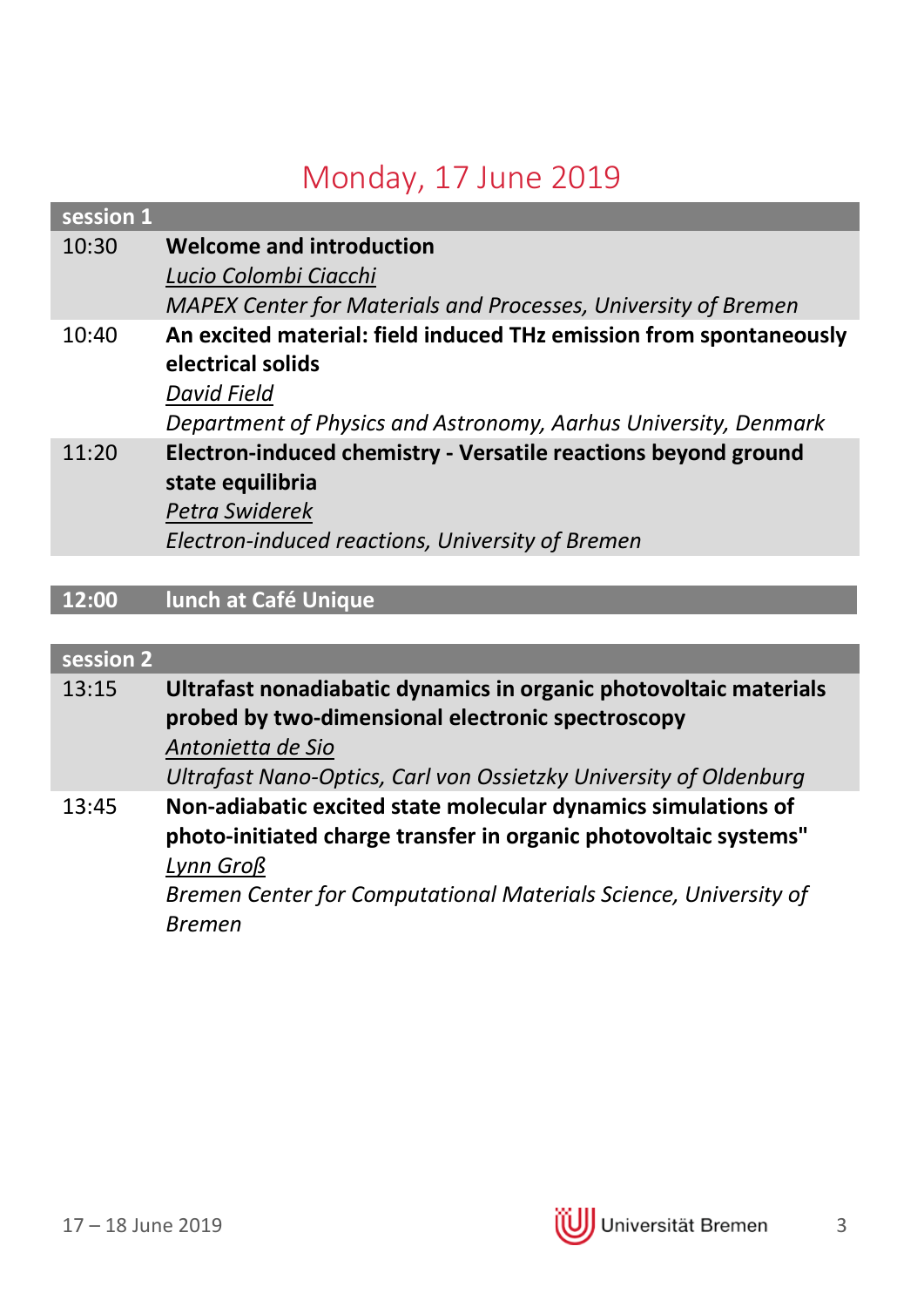Monday, 17 June 2019

|                | <b>IVIUIIUAY, 17 JUIIE ZUIJ</b>                                                                                                                                                                                                               |
|----------------|-----------------------------------------------------------------------------------------------------------------------------------------------------------------------------------------------------------------------------------------------|
| 14:15          | flashlight presentations 1                                                                                                                                                                                                                    |
| F <sub>1</sub> | Modifying electronic and optical properties due to excited carriers<br>in atomically thin semiconductors based on transition metal<br>dichalcogenides<br><b>Daniel Erben</b><br>Semiconductor Physics, QM <sup>3</sup> , University of Bremen |
| F <sub>2</sub> | Van der Waals TMDC Heterostructures: electronic structure<br>dependence on number of layers<br>Muhammad Sufyan<br>Department of Physics and Earth Sciences, QM <sup>3</sup> , Jacobs University,<br><b>Bremen</b>                             |
| F <sub>3</sub> | DFT-based understanding of defect structures in MoTe <sub>2</sub> -a first step<br>towards efficient applications of TMDs<br><b>Eric Macke</b><br>Hybrid Materials Interfaces, QM <sup>3</sup> , University of Bremen                         |
| F4             | Testing the HSE functional for defects in layered van der Waals<br>materials<br>Elham Khorasani<br>Bremen Center for Computational Materials Science, QM <sup>3</sup> , University<br>of Bremen                                               |
| F <sub>5</sub> | Analyte-induced electronic response of graphene-based biosensors<br><b>Sebastian Potthoff</b><br>Hybrid Materials Interfaces, QM <sup>3</sup> , University of Bremen                                                                          |
| F <sub>6</sub> | Combining ab-initio and many-body methods for magnetic<br>nanostructures<br>Malte Schüler<br>Electronic structure of condensed Matter, QM <sup>3</sup> , University of Bremen                                                                 |
| F7             | Phonon renormalization in ab-initio-based lattice models:<br>application to the metallic transition-metal dichalcogenides<br>Jan Berges<br>Electronic structure of condensed Matter, QM <sup>3</sup> , University of Bremen                   |
|                |                                                                                                                                                                                                                                               |

### **14:50 poster session and coffee break**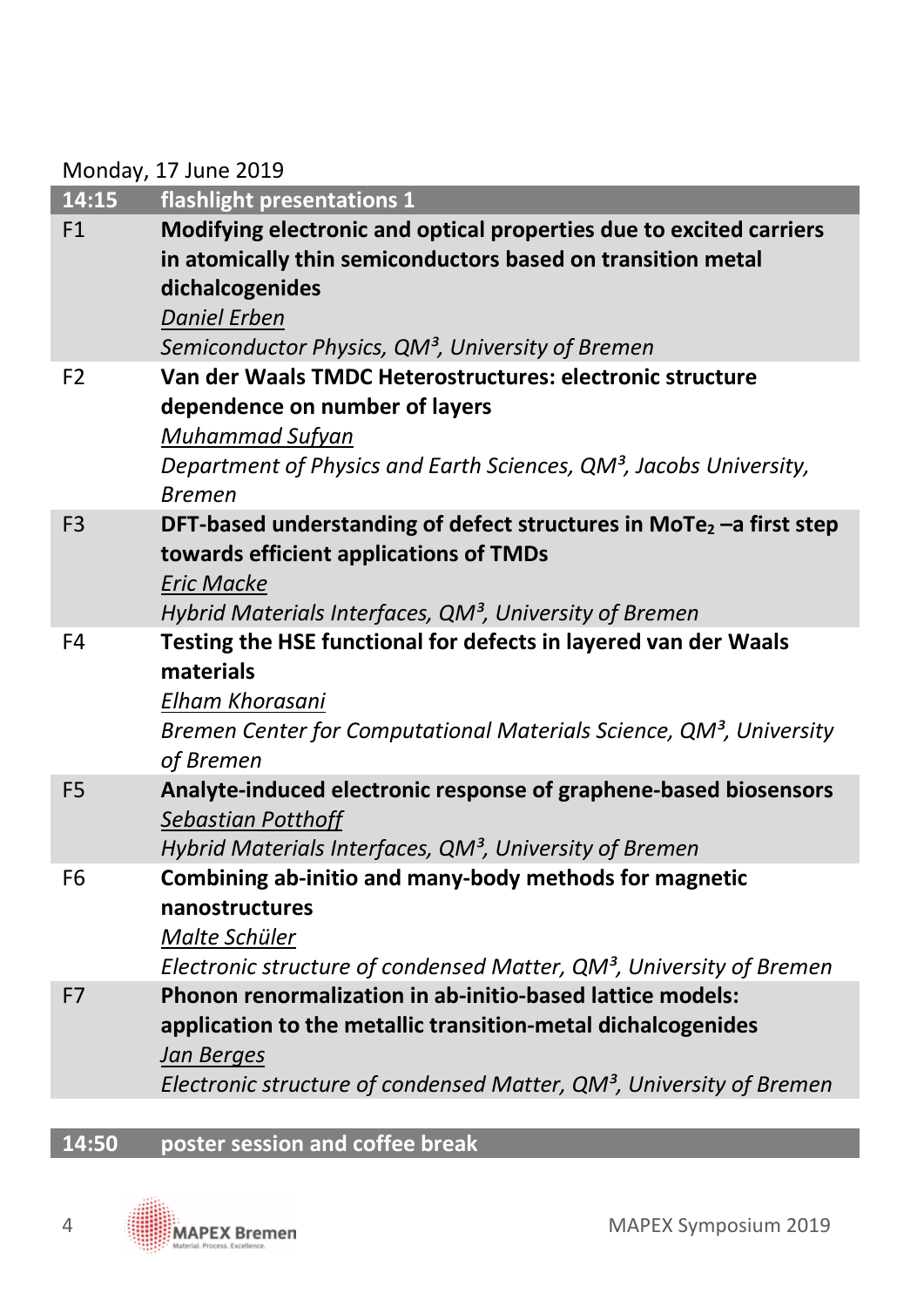| session 3 |                                                                              |
|-----------|------------------------------------------------------------------------------|
| 15:30     | Humidity-driven degradation in power semiconductor devices<br>Nando Kaminski |
|           | Electrical Power Devices, University of Bremen                               |
| 16:00     | Dynamic multi-frequency analysis: looking at time-variant processes          |
|           | in electrochemical systems                                                   |
|           | Fabio La Mantia                                                              |
|           | Energy storage and conversion systems, University of Bremen                  |
| 16:40     | From gold recovery to cancer detection: Dielectrophoresis for                |
|           | material-selective particle separation                                       |
|           | Georg Pesch                                                                  |
|           | Chemical Process Engineering, University of Bremen                           |
| 17:20     | end of first day                                                             |

### **18:30 dinner**

*Katzencafe, Schnoor 38 (please register)*

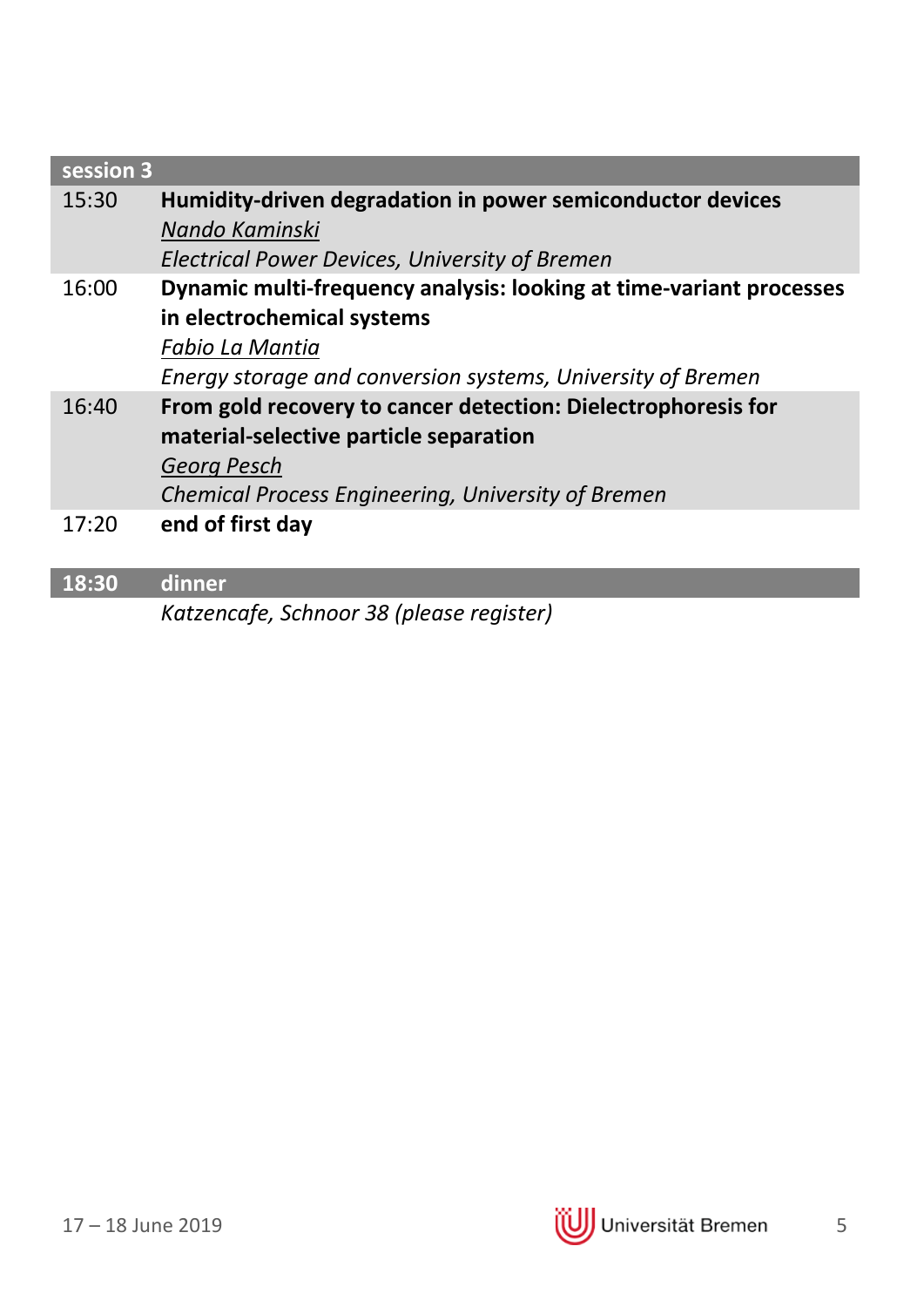# Tuesday, 18 June 2019

| session 4       |                                                                                                                        |
|-----------------|------------------------------------------------------------------------------------------------------------------------|
| 9:00            | Electronic and optical properties of atomically thin<br>semiconductors based on transition-metal dichalcogenides under |
|                 | high-excitation conditions                                                                                             |
|                 | Frank Jahnke                                                                                                           |
|                 | Semiconductor Physics, University of Bremen                                                                            |
| 9:40            | Lasing in II-VI semiconductor quantum structures                                                                       |
|                 | Alexander Kothe                                                                                                        |
|                 | Semiconductor Optics, University of Bremen                                                                             |
| 10:00           | flashlight presentations 2                                                                                             |
| F <sub>8</sub>  | Exciton localization in 2D MoS <sub>2</sub> by introducing atomic defects                                              |
|                 | Sven Mehrkens, Oleg Gridenco                                                                                           |
|                 | Semiconductor Optics, University of Bremen                                                                             |
| F <sub>9</sub>  | <b>Optical properties of ZnSe-based microdisks</b>                                                                     |
|                 | Wilken Seemann                                                                                                         |
|                 | Semiconductor Optics, University of Bremen                                                                             |
| F <sub>10</sub> | <b>Photoswitchable Poly(siloxanes)</b>                                                                                 |
|                 | <b>Melanie Walther</b>                                                                                                 |
|                 | Organic Functional Materials, University of Bremen                                                                     |
| F11             | Sulphur-induced corrosion of copper                                                                                    |
|                 | <b>Michael Hanf</b>                                                                                                    |
|                 | Electrical Power Devices, University of Bremen                                                                         |
| F12             | Passive film growth kinetics on carbon steel                                                                           |
|                 | Ingmar Bösing                                                                                                          |
| F <sub>13</sub> | Chemical Process Engineering, SFB 1232, University of Bremen                                                           |
|                 | Sorting particles according to material and size with                                                                  |
|                 | dielectrophoretic particle chromatography                                                                              |
|                 | Jasper Giesler<br>Chemical Process Engineering, University of Bremen                                                   |
|                 |                                                                                                                        |

### **10:30 poster session and coffee break**

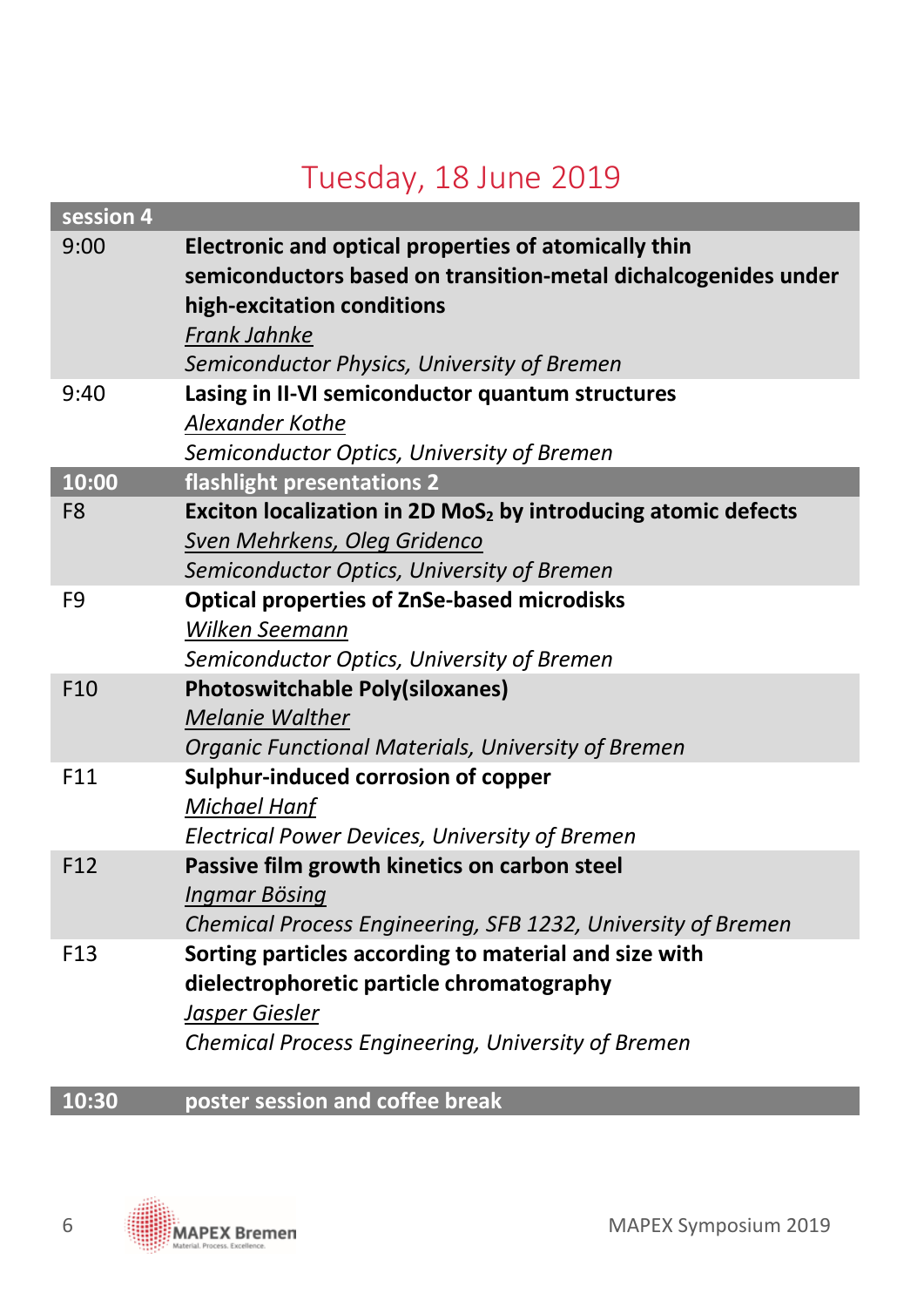## **session 5** 11:10 **Photoswitchable silicones: effects of azobenzene isomerization in solution and in a free-standing film** *Mathias Schulz Otto-Diels-Institute, University of Kiel* 11:50 **Spiropyran based self-reporting micro-fibers from polymer blends** *Ruchira Pereira Organic Functional Materials, University of Bremen*

### **12:10 lunch at Café Unique**

#### **session 6**

|       | Nicola Marzari<br>Bremen Center for Computational Materials Science, University of<br><b>Bremen</b><br>EPFL Lausanne, Switzerland         |
|-------|-------------------------------------------------------------------------------------------------------------------------------------------|
| 14:10 | Quantitative STEM: from composition to electrical polarization<br>Andreas Rosenauer<br>Electron Microscopy, University of Bremen          |
| 14:50 | Mechanisms of laser-induced thermochemical surface smoothing<br>Sandro Eckert<br>BIAS - Bremer Institut für angewandte Strahltechnik GmbH |

#### **15:30 coffee and discussion**

#### 16:00 **end of programme**